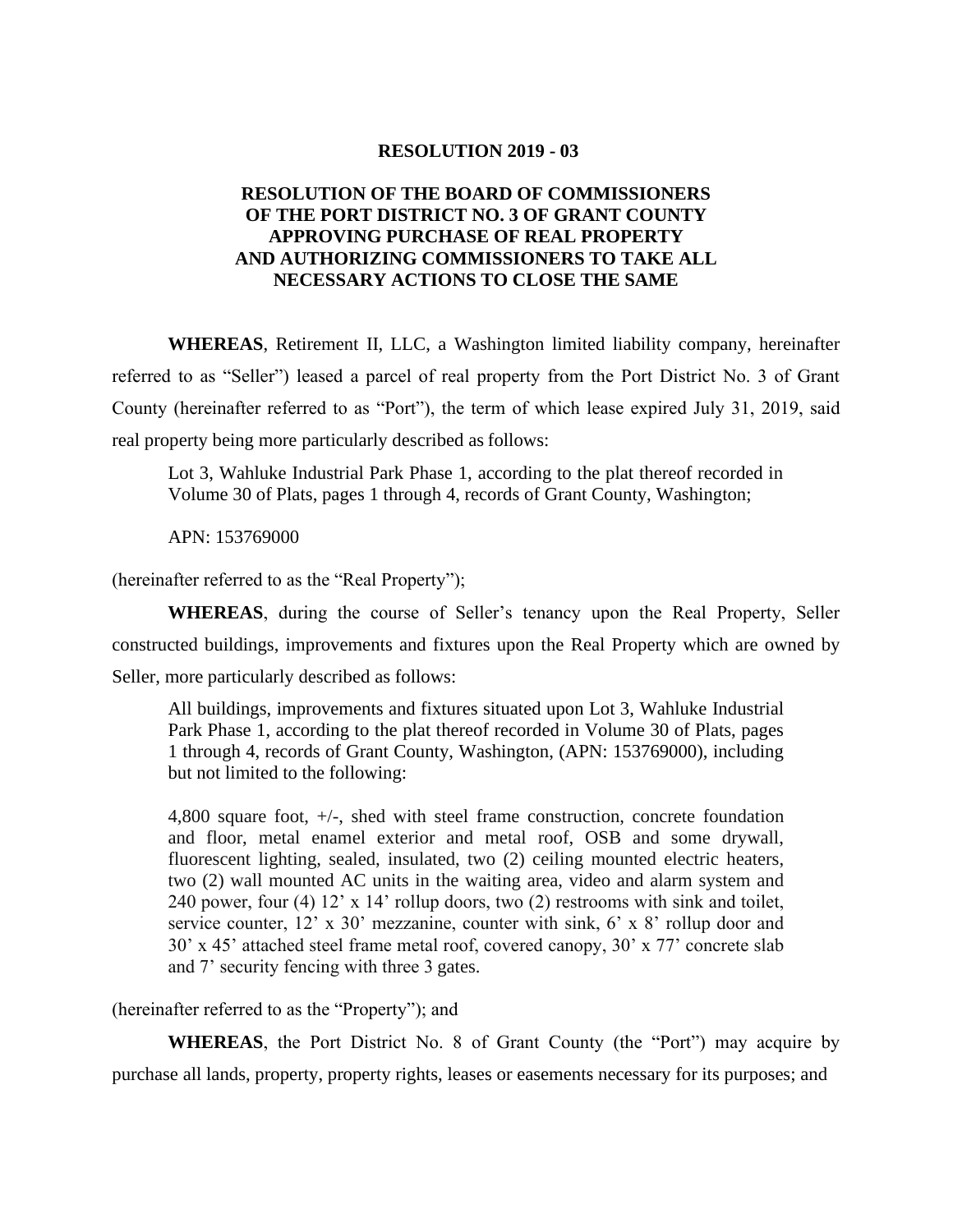**WHEREAS**, pursuant to RCW 53.08.080, the Port is authorized to lease all real property owned or controlled by the Port for such purposes and upon such terms as the Port Commission deems proper; and

**WHEREAS**, the Port desires to acquire the Property for future economic development; and

**WHEREAS**, the Port finds it to be in the best interests of the District and in furtherance of the Port's general plan of industrial development to purchase the Property for the purpose of promoting economic investment and industrial development within the District; and

**WHEREAS**, the Port finds it to be in the best interest of the District to continue to lease the Real Property to Seller until the purchase of the Property can be closed; and

**WHEREAS**, the Port has statutory authority to purchase the Property pursuant to the terms and conditions of the Purchase and Sale Agreement attached hereto as Exhibit "A" and to lease the Real Property to Seller pursuant to the Lease attached hereto as Exhibit "B"; **NOW THEREFORE**

**BE IT RESOLVED**, by the Board of Commissioners of the Port District No. 3 of Grant County as follows:

1. It is in the best interest of the District and the people thereof and in furtherance of the Port's general plan of industrial development to purchase the Property;

2. The Port, by and through the Executive Director, Lars Leland, is authorized and approved to execute the Purchase and Sale Agreement attached hereto as Exhibit "A" in the form and manner presented to the Commission on this day with only those changes as shall be approved by the Port's Executive Director, Lars Leland, and the Port's legal counsel, Christopher F. Ries;

3. The Board of Commissioners of Port District No. 3 of Grant County hereby approves the Lease, a copy of which is attached as Exhibit "B" and authorizes the Executive Director, Lars Leland to execute the Lease on behalf of the Port ;

4. The Port, by and through its Executive Director, Pat Millard, is authorized and directed to perform any and all acts necessary to tender sufficient funds to close the purchase of the Property from Seller under the terms of the Purchase and Sale Agreement and any addendums or amendments thereto.

2